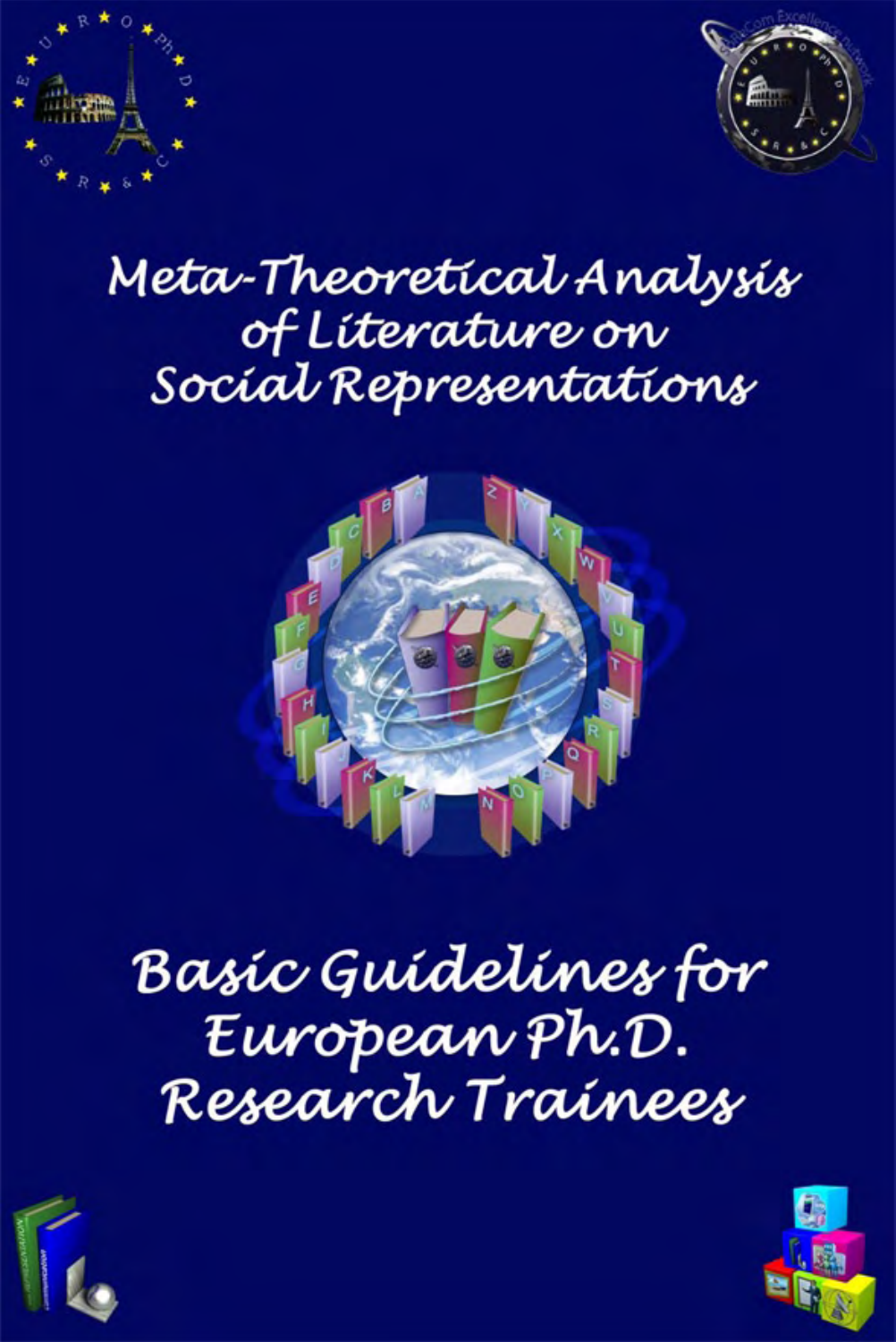# **Basic Guidelines for European Ph.D. Research Trainees**

## **for Meta-Theoretical Analysis of the Literature**

## **on Social Representations**

In accordance with the E.C.T.S. credit system that has been adopted by the European Ph.D., research trainees' activities related to the meta-theoretical analysis of literature on Social Representations consists in finding, analysing and entering data related to 30 papers.

> **IMPORTANT:** Before you can present your final report and short article and defend your thesis, you must have completed the Meta-theoretical Analyses Data Entry requirement. No European Ph.D. Research Trainee will be admitted to the Final Jury before having completed the data entry requirement for meta-theoretical analyses.

As underlined during the previous Winter Session of the International Lab meeting dedicated to your training on the meta-theoretical analysis, **it is very important to systematically follow all the detailed procedures** for each of the **5 steps** in order to avoid an endless flow of mistakes.

Training related to meta-theoretical analysis of the literature on Social Representations – briefly described on the European Ph.D. web site (http://www.europhd.eu/cgibin/WebObjects/europhd.woa/wa/biblio → Outline Research Programme) – is organised in **five sequential steps:** 

#### **Step 1 - Basic bibliography on Social Representations**

 $\circ$  submission of the completed response form in a timely manner to annamaria.derosa@uniroma1.it and in cc. to stefania.aiello@uniroma1.it and laura.dryjanska@uniroma1.it

#### **Step 2 - Article/chapter detection**

o Submission of your proposals to the lab assistant for metanalysis (annamaria.derosa@uniroma1.it and in cc. to stefania.aiello@uniroma1.it)

#### **Step 3 - Special training sessions on meta-theoretical analysis**

**Step 4 - Analysis of the articles/chapters assigned in accordance with the Grid for Meta-Analysis of Social Representations Literature (de Rosa, 1994 [updated version: February 2012]);** 

o Submission of metanalysed articles to annamaria.derosa@uniroma1.it and in cc. to laura.dryjanska@uniroma1.it

#### **Step 5** - **Multiple Supervision of Meta-analyses Data Entry**

These five steps can be placed on a continuum that runs from distance training sessions to face-to-face monitoring activities.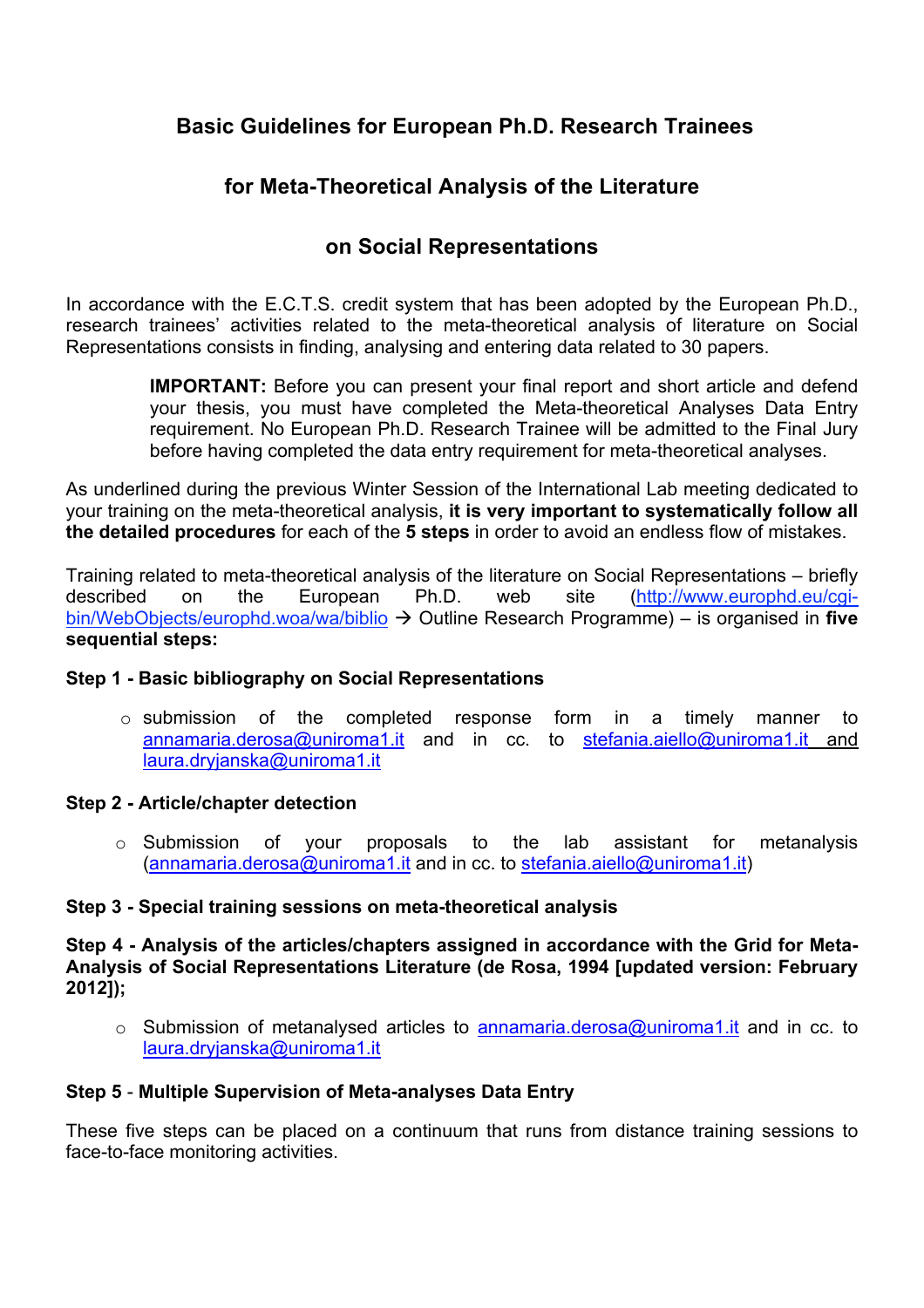#### **Step 1 - Basic Bibliography on Social Representations:**

- Please read the document "Basic Bibliography on Social Representations" and submit the completed response form in a timely manner to annamaria.derosa@uniroma1.it, and in cc to stefania.aillo@uniroma1.it and laura.dryjanska@uniroma1.it. Be honest in your responses and:
	- o **highlight in red** references that you have not yet read;
	- o **highlight in green** references that you have actually already read (not just that the titles are familiar to you);
	- o **list further references** (books, articles or chapters in books that you have already read and that are not already included in the document "Basic bibliography on Social Representations"
- **Read the chapters and papers recommended in the document: "Basic bibliography on Social Representations":** These are all essential references and a prerequisite for the conduct of any research inspired by the Social Representations Theory. You can **download** most of the articles and book chapters from the European Ph.D. website **free of charge**

#### **Step 2 - Special training sessions on meta-theoretical analysis**

- **You must attend special training sessions on meta-theoretical analysis:** 
	- o a special **Winter Session of the International Lab Meeting dedicated to training on meta-theoretical analysis of Social Representations literature** is organised each year in **January via the European Ph.D. web-auditorium interactive videoconferencing system.**
	- o **other individualised monitoring and tutoring sessions take place via face-toface and distance training activities** over the full period of your European Ph.D., before you will present your final version of your thesis.

#### **Step 3 - Articles/chapters detection:**

- **Look for articles or chapters in publications related to the Social Representations Theory** (as well as those close to the thematic view of your research topic) in all libraries you can access, also exploiting links with online scientific reviews and internet connections to look for on line papers. Please note that the **criterion of "relevance" to the Social Representations Theory is not negotiable**. It is not possible to apply the *Grid for Meta-Theoretical Analysis of Social Representations Literature* to an article unrelated to the Social Representations Theory. In order to verify this quickly, we suggest the following two criteria:
	- o Look for references to Social Representations in the text (please be careful: "Social Representations", not just "representations");
- o Check in the bibliography if the author quotes literature on Social Representations. • **Submission of your proposals in a Word document by email, to be sent to annamaria.derosa@uniroma1.it and in cc to stefania.aiello@uniroma1.it (Including in the subject line "to the attention of the lab assistant for meta-theoretical analysis)**. In the message, list the bibliographic references, taking care to include all information and using the APA referencing system as found below:

#### **Books with one author:**

Author, A. A. (2005). *Title of work.* Location/City, State: Publisher.

#### **Books with two authors:**

Author, A. A., & Author, B. B. (2005). *Title of work.* Location/City, State: Publisher.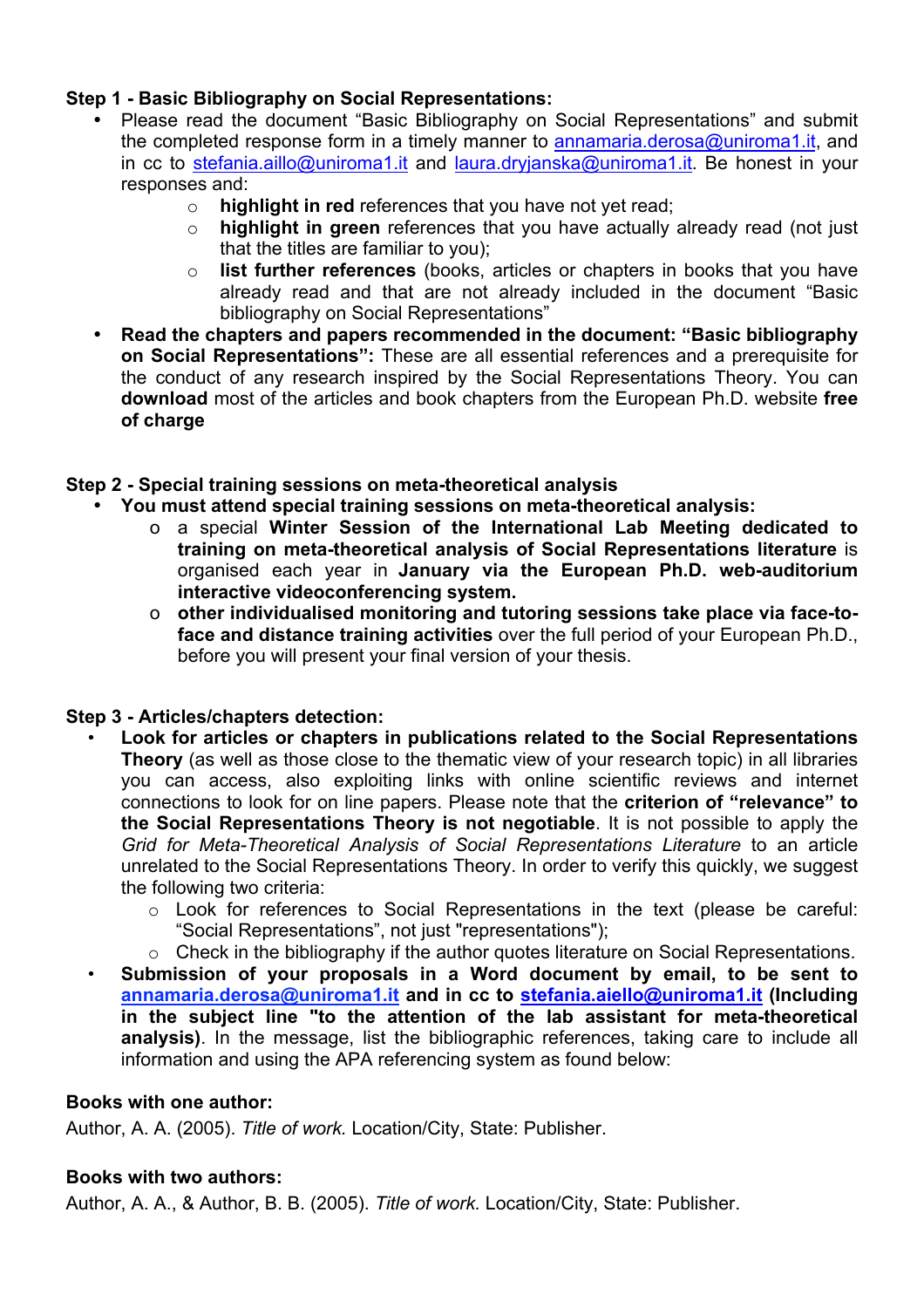#### **Books with more than two authors:**

Author, A. A., Author, B. B., & Author, C. C. (2005). *Title of work.* Location/City, State: Publisher.

#### **Journal articles:**

Sawyer, S., & Tapia, A. (2005). The socio-technical nature of mobile computing work: Evidence from a study of policing in the United States. *International Journal of Technology and Human Interaction, 1*(3), 1-14.

#### **Other printed publications:**

Junho, S. (in press). Roadmap for e-commerce standardization in Korea. *International Journal of IT Standards and Standardization Research.* 

#### **Edited books:**

Zhao, F. (Ed.). (2006). *Maximize business profits through e-partnerships.* Hershey, PA: IRM Press.

#### **Chapters in an edited book:**

Jaques, P. A., & Viccari, R. M. (2006). Considering students' emotions in computer-mediated learning environments. In Z. Ma (Ed.), *Web-based intelligent e-learning systems: Technologies and applications* (pp. 122-138). Hershey, PA: Information Science Publishing.

#### **Report from a university:**

Broadhurst, R. G., & Maller, R. A. (1991). *Sex offending and recidivism* (Tech. Rep. No. 3). Nedlands, Western Australia: University of Western Australia, Crime Research Centre.

#### **Published proceedings:**

Deci, E. L., & Ryan, R. M. (1991). A motivational approach to self: Integration in personality. In R. Dienstbier (Ed.), *Nebraska Symposium on Motivation: Vol. 38. Perspectives on motivation*  (pp. 237-288). Lincoln: University of Nebraska Press.

#### **Unpublished doctoral dissertation or master's thesis:**

Wilfley, D. (1989). *Interpersonal analyses of bulimia: Normal-weight and obese.* Unpublished doctoral dissertation, University of Missouri, Columbia.

#### **A presented paper:**

Lanktree, C., & Briere, J. (1991, January). *Early data on the Trauma Symptom Checklist for Children (TSC-C).* Paper presented at the meeting of the American Professional Society on the Abuse of Children, San Diego, CA.

#### **Web site:**

Vanden Bos, G., Knapp, S., & Doe, J. (2001). Role of reference elements in the selection of resources by psychology undergraduates. *Journal of Bibliographic Research, 5,* 117-123. Retrieved October 13, 2001, from http://jbr.org/articles.html

Bibliographic information you **submit** will be reviewed by the lab assistant for meta-theoretical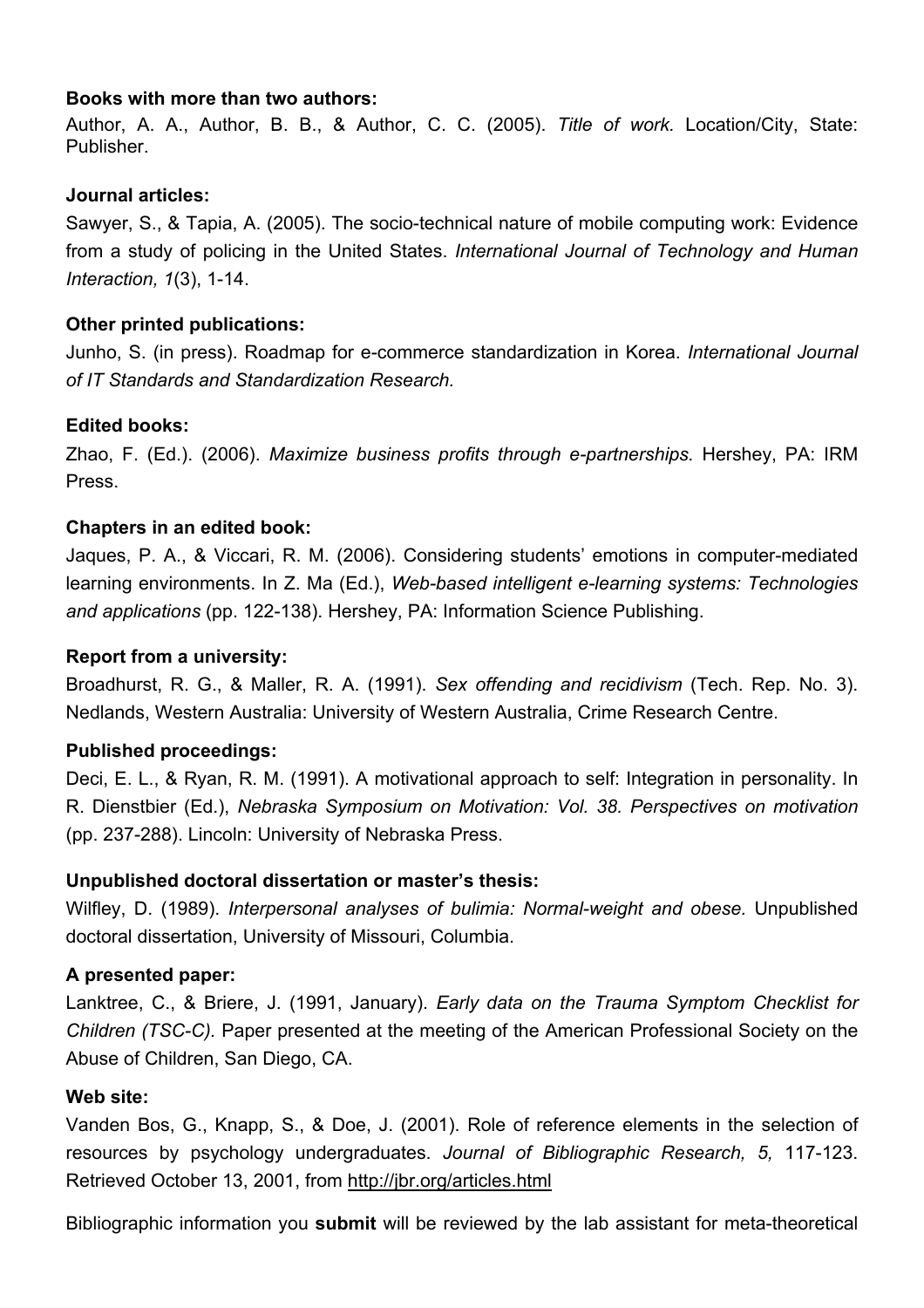analysis in order to check if the references you have submitted are already in the database.

Every article/paper **assigned** to a research trainee to be analysed must not yet be in the database (not already meta-analysed or assigned to somebody else). If it is already present, you will be requested to submit a new proposed reference. To avoid wasting time on both sides, it is therefore important that you submit a broader list of references from the outset. Once references have been assigned to you, no one else can meta-analyse the same article/chapter. It will be your responsibility to conduct this analysis carefully, and to strictly follow the instructions you receive during training and individual monitoring sessions.

Please note that in total you will have to meta-analyse at least **30 articles before submitting your thesis**. Therefore we strongly recommend that you immediately begin to concentrate on this task and to complete it no later than 2 1/2 years into your programme. **Credits** for this activity will be assigned only after **validation** of your work. This is accomplished by a **double control filter conducted by the lab assistant and Prof. de Rosa**, the originator and Director of the project on meta-theoretical analysis of the entire corpus of S.R. literature. Of course, you are always welcome and kindly invited to continue to contribute to the holdings of our Virtual Library by **providing additional new references** inspired by the Social Representation Theory.

- As soon as you receive a confirmation email about the list of references you have been assigned, please:
	- o **send us a complete digital version in a clearly readable PDF format (no cuts, dark spaces, etc.) and including the:** 
		- a) **cover page of the book/review**;
		- b) **back cover page** (where you usually find information concerning year of publication, publisher, location and ISBN/ISSN numbers);
		- c) complete **index**;
		- d) entire **bibliography**. Before sending the file, please check that the copy of the article/chapter is complete and that you have included all the elements listed above. **Incomplete submissions will not be accepted;**
	- o In order to proceed with the meta-theoretical analysis, two copies of each article/chapter are needed:
		- a) **one work copy in Word Format** to be used for the meta-theoretical analysis, highlighting in yellow the parts of the text (sentences, lines or words) **that**  correspond to the categories identified on the Grid for Meta-Theoretical Analysis of Social Representations Literature (see related document).If you prefer to do this using a traditional paper/pencil method, you will need to print out a work-copy to mark the text (according to the instructions in point 4), and later be sent in a digital version to the European Ph.D. Research Centre and Multimedia Lab.
		- b) **one original unedited copy.**

#### **Step 4 – Meta-theoretical Analysis**

- In order to proceed with meta-theoretical analysis, first you will need to **acquire a solid background on the Social Representations Theory.** Therefore, you must first read most of the basic literature on Social Representations, and at least, all those related to the sections:
	- **CLASSICAL CONTRIBUTIONS**
	- **INTRODUCTIVE BOOKS, CHAPTERS and ARTICLES**
	- **META-THORETICAL CONTRIBUTIONS ON SOCIAL REPRESENTATIONS**

Once you have acquired this basic knowledge, you will be ready to start to analyse the articles/chapters assigned to you. You must carefully **apply the Grid for Meta-Theoretical Analysis of Social Representations Literature**, following the instructions you will receive during training at the Winter Session of the International Lab Meeting,